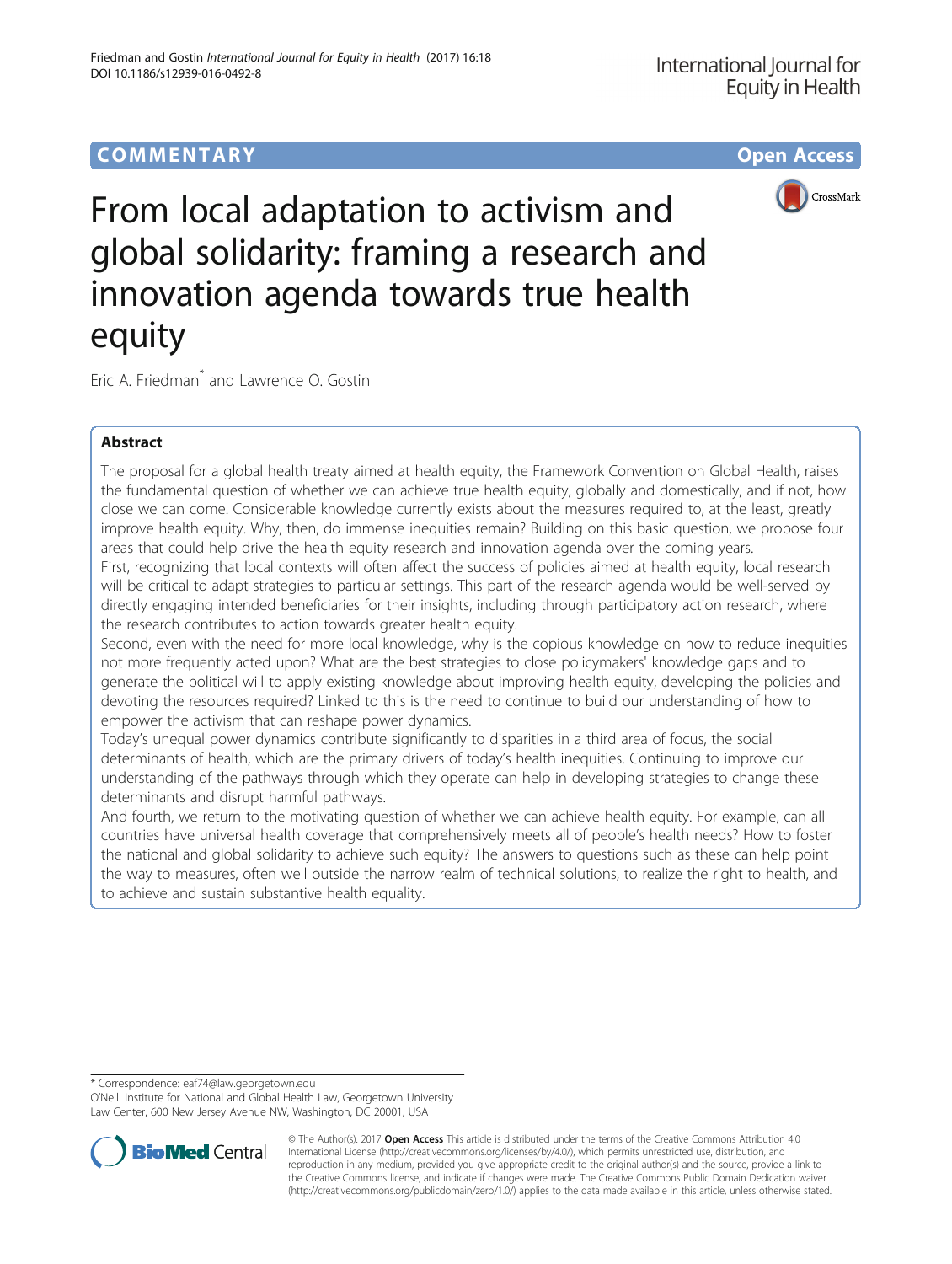## Background

Momentum grows for the Framework Convention on Global Health (FCGH), the proposed treaty based on the right to health aimed at achieving equity [\[1](#page-3-0), [2\]](#page-3-0). The focus on a legal instrument as a means towards health equity reflects the great deal we already know about how to improve health equity, both strategies within the health system and beyond, including the power of law. A global treaty could help speed application of this knowledge. Indeed, one central component of the FCGH could be national health equity strategies to catalyze action on health inequities, examining causes of inequities for each marginalized population and developing budgeted action plans to overcome them [[3\]](#page-3-0). This proposal rests on the assumption that between the global pool of knowledge, national experiences, and formative input of disenfranchised populations themselves, countries have enough understanding of paths towards greater equity that, if these understandings were applied, would make a significant difference [[4\]](#page-3-0).

For example, universalizing standard public health interventions like clean water, adequate sanitation, and immunizations will help populations in poorer countries achieve the dramatic health gains seen in wealthier countries over the last century. Removing user fees and other financial obstacles to health coverage, along with affirmative measures such as interpretation services, empowering people through health literacy, and assurances of non-discrimination can help achieve universal health coverage and enable all people to benefit from the wonders of modern medicine. Other interventions would focus on specific health needs, such as maternity homes (enabling expectant mothers in rural areas to be near health facilities at the end of their pregnancies), sufficient numbers and distribution of skilled birth attendants, and free transportation to reduce maternal mortality even among the poorest women.

Despite this knowledge of actions that could lead to far greater health equity, dramatic inequities persist. Based on one set of measures, more than one in three deaths globally can be linked to health inequities [\[5](#page-3-0)]. Why is this knowledge insufficiently translated into practice? We believe at least four factors are at the heart of the answer, and could help orient the health equity research and innovation agenda. First, widely applicable truths might not hold in certain circumstances, leading to the importance of understanding local context. Second, knowledge of what works is too often simply not applied, leading to questions pertaining to failure of state action and inequitable distribution of power and resources. This inequitable distribution is reflected in disparities in the social determinants of health, leading to a third area of focus, better understanding how to improve health through addressing these determinants. And fourth is the foundational question of how close we can come to substantive health equality within political and economic constraints – and how we can overcome these constraints. These issues may not be new, but we believe require a more central focus in the health research agenda.

First, even seemingly well-designed, pro-equity policies might prove ineffective due to the local context. For example, when health services are available and basic barriers like cost and distance are removed, such as free distribution of insecticide-treated bednets, or free immunizations provided in people's communities, what might prevent uptake? This requires local research to uncover the answer, whether bednets are being used for fishing [[6\]](#page-3-0), community members distrust health workers, or patients are forced to provide informal payments. Randomized control trials are becoming one powerful tool for understanding the effectiveness of health interventions in particular settings [\[7](#page-3-0)]. Other strategies, including operational research and pilot projects, can help adapt strategies for health equity to disparate settings.

How best to understand why health interventions are or not working? Ask the people intended to benefit from them. Qualitative research assumes particular import. Most valuable may be participatory action research, a cycle of analysis, reflection, and action where research subjects are engaged as active partners in the research, and that directly empowers people to create change in their communities [[8\]](#page-3-0).

Second, even with these uncertainties, states could implement policies and devote the resources that we know would make tremendous progress towards health equity, but too often fail to do so. To what extent is this because policymakers lack knowledge about effective policies – in which case, how to ensure that policymakers have this knowledge? Where do current roadblocks rest in past policy choices, such as health insurance schemes that offer more benefits to formal sector workers than informal workers and indigent populations – in which case, how to transform these systems, from overcoming entrenched interests to managing a transition phase? What measures, from changing incentives to changing expectations, could end often pervasive corruption in the health sector? And how to transform health systems and the political processes that shape them to give greater voice to those who suffer the most severe health inequities? Gaining a better understanding of how to enhance the effectiveness and reach of a broad spectrum of health accountability measures, including creating spaces at community, national, and global levels that enable meaningful participation and that can create new power dynamics, promises to be central to this component of the health equity research agenda.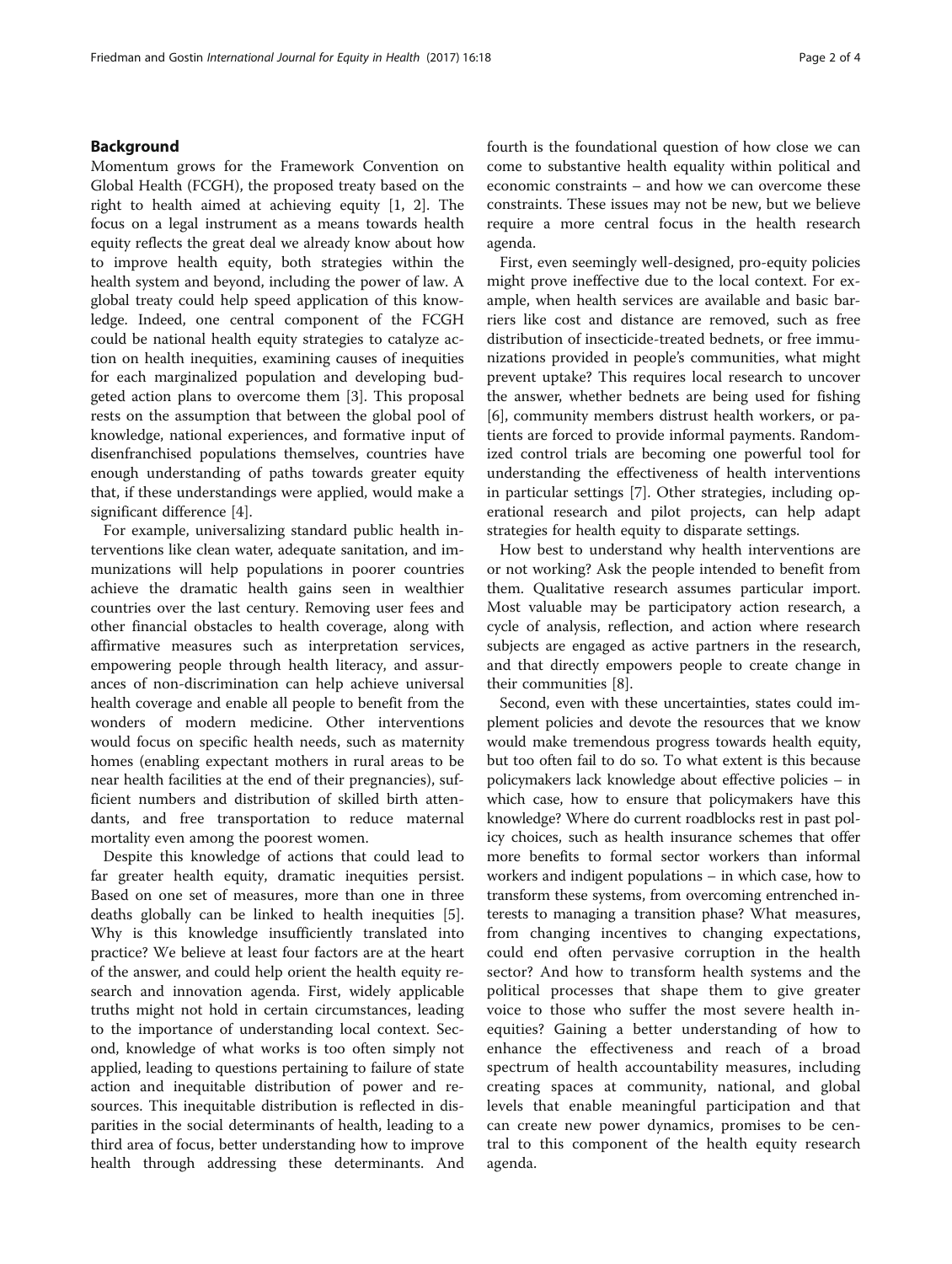Change in these areas will require political will, which in turn will require activism. Mark Heywood has described activism as a determinant of health [[9\]](#page-3-0). The success of the Treatment Action Campaign in forcing a reluctant South African government to begin AIDS treatment is testimony to this truth [[10\]](#page-3-0). To continue to build our understanding of how to deploy this vital determinant and resource, research on health activism of all sorts – from action in the streets to litigation in courts, from action by community members and civil society organizations to action by allies within the government and health workforce – may be among the most important areas of health equity research.

Health activism is needed to mobilize political will. Yet political will might be lacking because "the inequitable distribution of power, money, and resources" keep the marginalized marginalized, beyond the central concern of the politically powerful, and left behind within their own communities [[4\]](#page-3-0). These inequities are central to how people are affected by the social determinants of good health. This brings us to our third research area: What are the specific pathways that the social determinants of health take, and how can we most effectively intervene at as many points as possible along these pathways?

The social determinants of health operate at multiple levels. Some operate directly, themselves causing ill health, such as the reduced control that lower-income people tend to have in their work life, contributing to greater stress and, in turn, cardiovascular diseases [\[11](#page-3-0)]. Others operate indirectly at the personal level, where people's socioeconomic status may make those who are worse off less able to undertake healthy behaviors (e.g., a nutritious diet, because of cost or limited access to healthier foods) and more likely to take undertake unhealthy behaviors (e.g., smoking, to relieve stress and as a small, affordable pleasure). Some are linked directly to the health system, such as subconscious biases of health professionals leading them to treat patients of different races or genders differently, in ways not based in evidence. They operate at the community level, where poorer communities live in more polluted areas. And they operate at the political level, affecting the political will to address health equities, and contributing to policies that exacerbate health inequities. We will need to understand these pathways and the measures required to affect them.

Fourth, we must explore the fundamental question of what degree of health equity we can achieve, a question centrally about politics and morality. Within our work on the FCGH, we have adopted the perspective of health equity towards health equality, with the view that we need to focus on how to redress health inequities, with a particular concern for those worst off, but that

fundamentally all people enjoy the same right to the highest attainable standard of health, with the substantive equality this implies. Is it possible to demand and achieve health equality across all countries and segments of the population? What would be the policy implications?

Consider here one central part of the health equity agenda, universal health coverage. The World Health Organization has defined universal health coverage as "all people hav[ing] access to the health services they need (prevention, promotion, treatment, rehabilitation and palliative care) without the risk of financial hardship when paying for them" [\[12](#page-3-0)]. Can this be made real for all people, where even expensive yet demonstrably effective treatments are universally available? Universal health coverage might then exclude only interventions of unproven effectiveness and those not demonstrated to be more effective than less costly options. What would this vision of universal health coverage cost countries and the global community, and how to bring down these costs? What level of funding should be expected from lower-income countries, and what level of financial solidarity from higher-income countries? And an age-old question that our increasing global interdependence makes ever more important, how to foster that solidarity among us, within and among countries, to enable the necessary funding?

This aspect of the health equity research agenda would address other questions. For example, how to mobilize the political will to equitably share scarce medical technologies during a global pandemic? How to harness the health, economic, and other benefits we all receive from healthier populations to create the political imagination that substantive health equality should be our goal?

### Conclusion

New questions on health equity will continue to arise as health challenges evolve, such as climate change and the growing burden of non-communicable diseases. How to minimize the burden of these health threats on the poor and marginalized among us will also be part of the research agenda of the next 15 years, and will intersect with the four research areas we have posed, cutting edge scientific inquiries combining with fundamental questions of political will and human solidarity. The answers to these inquiries may often be difficult to implement, but necessary. And the answers can help point the way to measures, like the FCGH, to truly realize the right to health, and ultimately to achieve and sustain substantive health equality.

### Abbreviations

FCGH: Framework Convention on Global Health

Funding None.